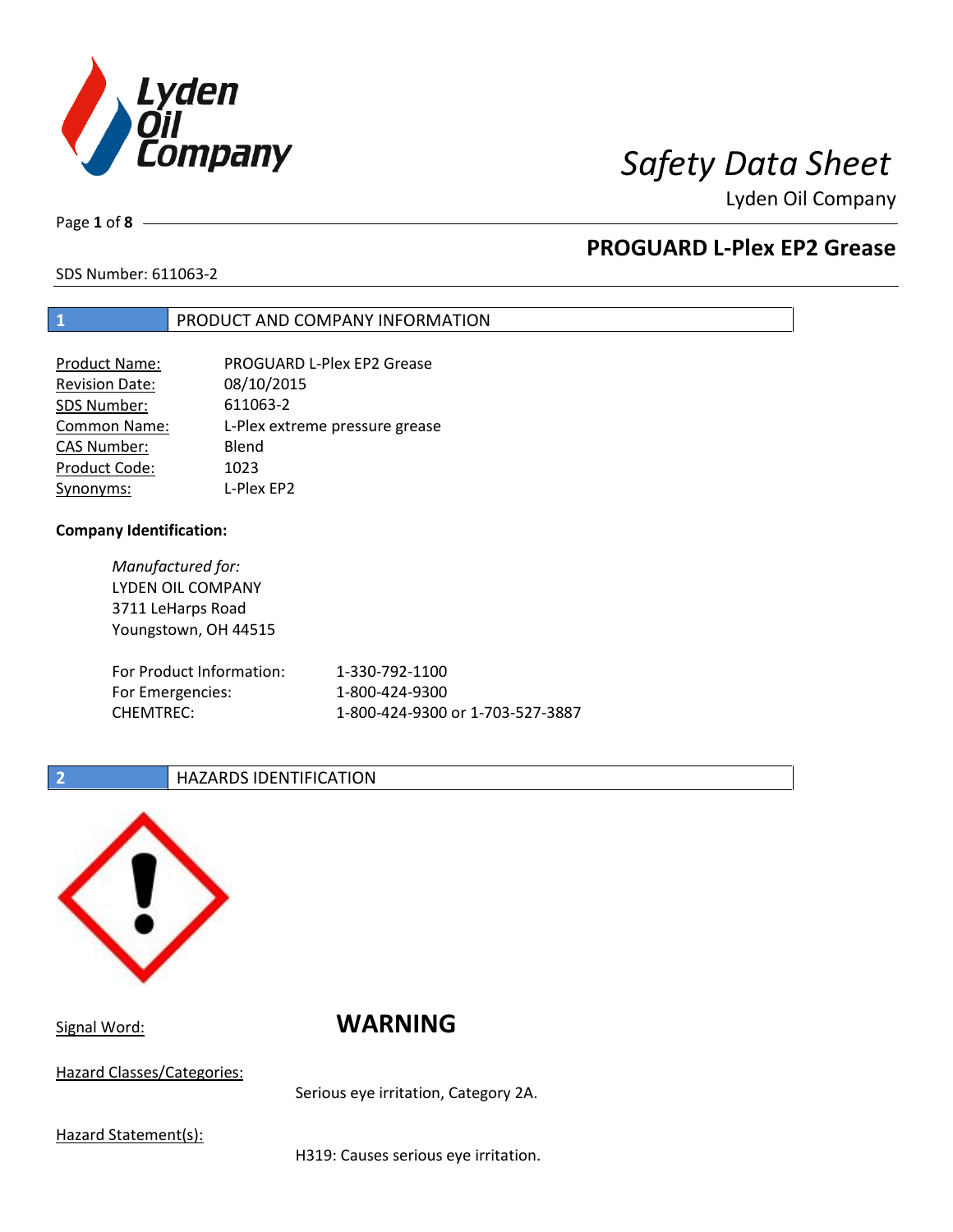

Lyden Oil Company

SDS Number: 611063-2

## Precaution Statement(s):

P101: If medical advice is needed, have product container or label at hand. P102: Keep out of reach of children. P103: Read label before use. P264: Wash thoroughly after handling. P280: Wear eye protection/face protection. P305+351+338: IF IN EYES: Rinse cautiously with water for several minutes. Remove contact lenses if present and easy to do – continue rinsing. P337+313: If eye irritation persists get medical advice/attention. P405: Store locked up. P501: Dispose of contents/container in accordance with local/regional/national/international regulation.

### Other Hazard Statement(s):

-NFPA Ratings: Health  $= 1$  $Fire = 1$ Reactivity  $= 0$ 

## **3** COMPOSITION / INFORMATION ON INGREDIENTS

### Ingredients:

*Mixture of the substances listed below with nonhazardous additions.*

| <b>Chemical Name</b>                                      | <b>CAS Number</b> | Percentage |
|-----------------------------------------------------------|-------------------|------------|
| Distillates (petroleum), solvent-dewaxed heavy paraffinic | 64742-65-0        | 50-100     |
| Residual oils (petroleum), solvent-refined                | 64742-01-4        | 25-50      |
| Distillates (petroleum), hydrotreated heavy naphthenic    | 64742-52-5        | $2.5 - 10$ |
| Calcium carbonate                                         | 471-34-1          | $1 - 2.5$  |
| Zinc Dialkylthiophosphate                                 | 68457-79-4        | $1 - 2.5$  |

*\*Any concentration shown as a range is to protect confidentiality or is due to batch variation.*

Page **2** of **8**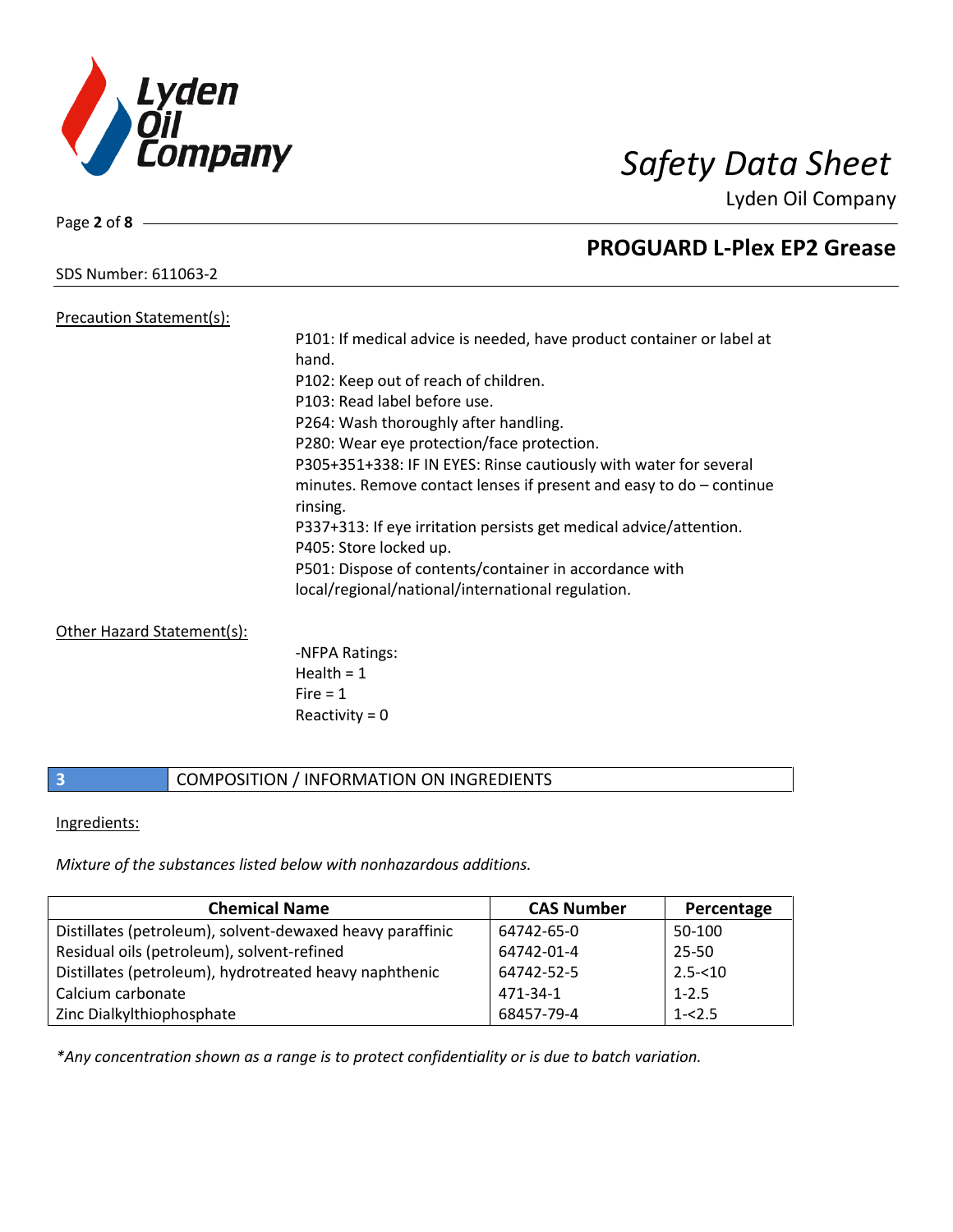

Lyden Oil Company

SDS Number: 611063-2

Page **3** of **8**

## **PROGUARD L-Plex EP2 Grease**

| 4                                  | <b>FIRST AID MEASURES</b>                     |                                                                                                              |                                                                                                                                                                                                   |
|------------------------------------|-----------------------------------------------|--------------------------------------------------------------------------------------------------------------|---------------------------------------------------------------------------------------------------------------------------------------------------------------------------------------------------|
| Description of First Aid Measures: |                                               |                                                                                                              |                                                                                                                                                                                                   |
| Inhalation:                        |                                               | obtain medical attention.                                                                                    | If symptoms develop, move victim to fresh air. If symptoms persist,                                                                                                                               |
| Skin Contact:                      |                                               |                                                                                                              | Generally the product does not irritate the skin.                                                                                                                                                 |
| Eye Contact:                       |                                               | Rinse opened eye for several minutes under running water. If<br>symptoms persist, consult medical attention. |                                                                                                                                                                                                   |
| Ingestion:                         |                                               | If swallowed, do not induce vomiting: transport to nearest medical<br>facility for additional treatment.     |                                                                                                                                                                                                   |
|                                    | Symptoms and Effects, both acute and delayed: |                                                                                                              | No further relevent data available.                                                                                                                                                               |
| <b>Recommended Actions:</b>        |                                               |                                                                                                              | Treat symptomatically. Call a doctor or poison<br>control center for guidance.                                                                                                                    |
| 5                                  | FIRE FIGHTING MEASURES                        |                                                                                                              |                                                                                                                                                                                                   |
|                                    | Recommended Fire-Extinguishing Equipment:     |                                                                                                              | Use fire-fighting measures and equipment suitable<br>for the environment.                                                                                                                         |
| Possible Hazards During a Fire:    |                                               |                                                                                                              | Hazardous combustion products may include: A<br>complex mixture of airborne solid and liquid<br>particulates and gases (smoke). Carbon monoxide.<br>Unidentified organic and inorganic compounds. |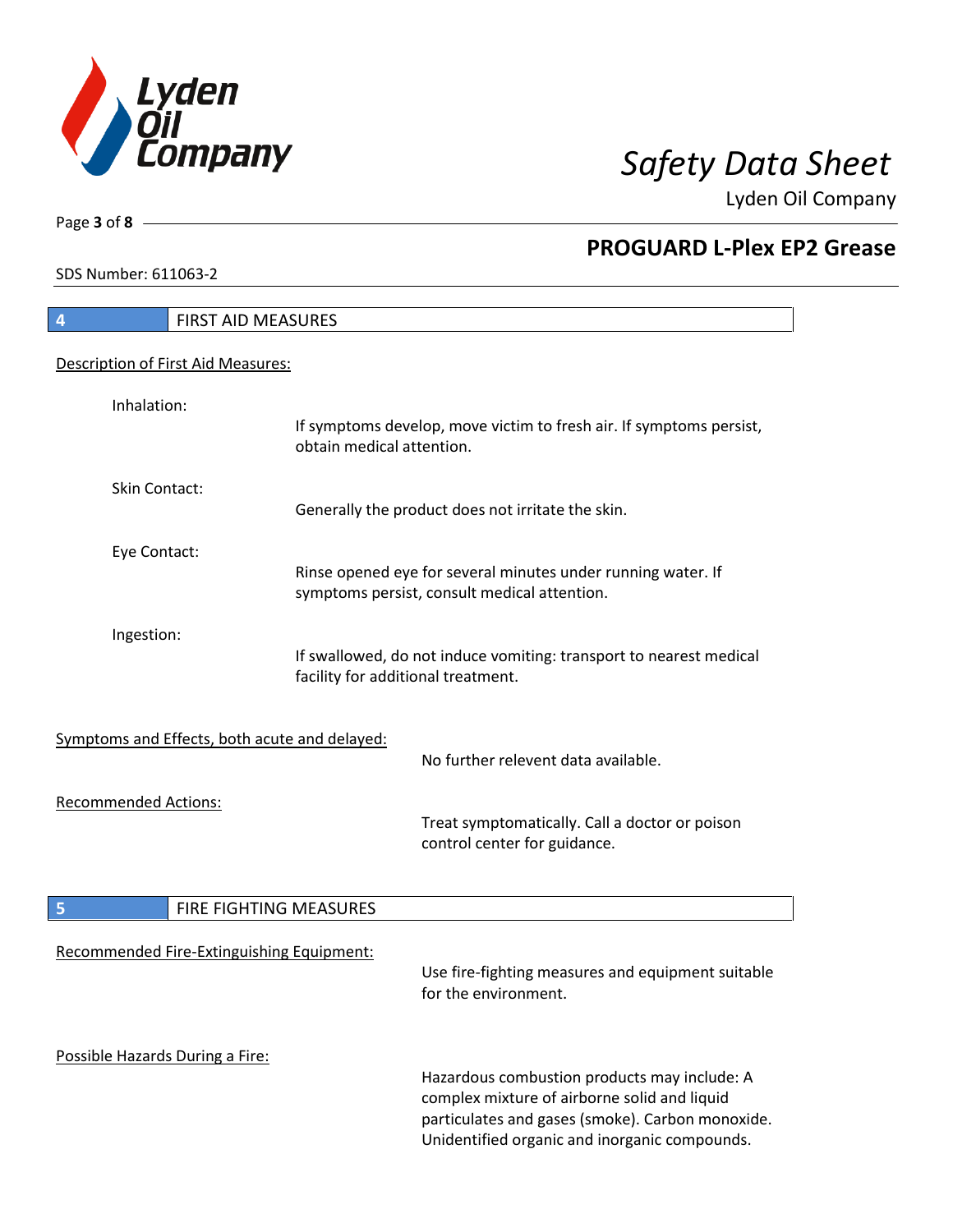

Lyden Oil Company

SDS Number: 611063-2

Page **4** of **8**

Recommendations to Firefighters:

No special measures required.

| 6                                 | <b>ACCIDENTAL RELEASE MEASURES</b> |                                                                                                     |
|-----------------------------------|------------------------------------|-----------------------------------------------------------------------------------------------------|
| <b>Personal Precautions:</b>      |                                    | Avoid contact with skin and eyes.                                                                   |
| <b>Emergency Procedures:</b>      |                                    | Contain spilled material, collect in suitable and<br>properly labeled containers.                   |
| <b>Environmental Precautions:</b> |                                    | Do not allow to reach sewage system or any water<br>course.<br>Do not allow to enter ground waters. |
| <b>Cleanup Procedures:</b>        |                                    | Pick-up mechanically.                                                                               |
| 7                                 | <b>HANDLING AND STORAGE</b>        |                                                                                                     |

Handling Precautions:

No special precautions needed if used correctly.

Storage Requirements:

Keep container tightly sealed.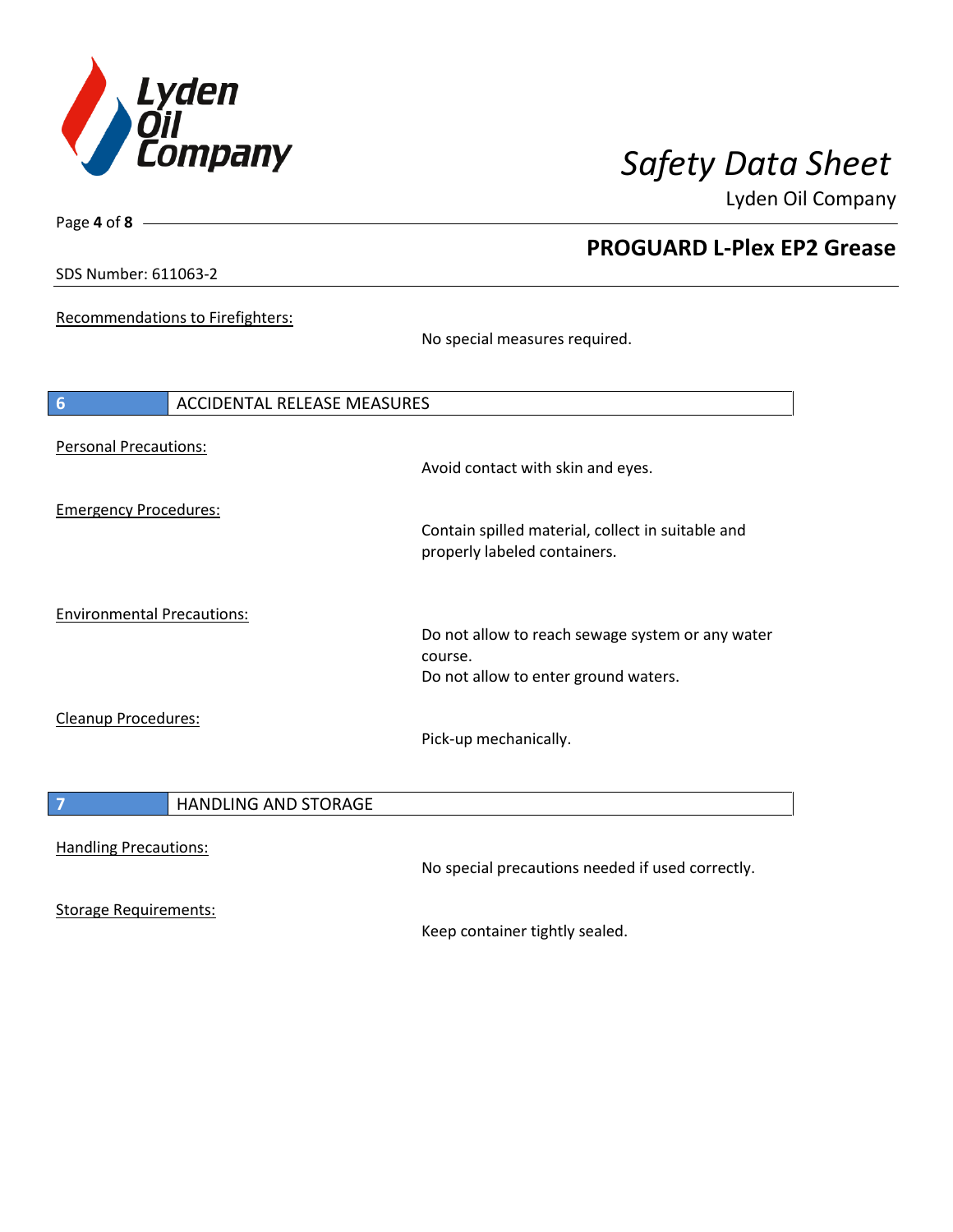

Lyden Oil Company

Page **5** of **8**

## **PROGUARD L-Plex EP2 Grease**

SDS Number: 611063-2

| 8                              | <b>EXPOSURE CONTROLS / PERSONAL PROTECTION</b>                                                                                                                                                                                |  |  |
|--------------------------------|-------------------------------------------------------------------------------------------------------------------------------------------------------------------------------------------------------------------------------|--|--|
| <b>Exposure Limits:</b>        |                                                                                                                                                                                                                               |  |  |
|                                | -64742-65-0 Distillates (petroleum), solvent-dewaxed heavy paraffinic (50-100%):                                                                                                                                              |  |  |
|                                | ACGIH TLV - Long-term value: 5mg/m <sup>3</sup>                                                                                                                                                                               |  |  |
|                                | OSHA PEL - Long-term value: 5mg/m <sup>3</sup>                                                                                                                                                                                |  |  |
|                                | -64742-01-4 Residual oils (petroleum), solvent-refined (25-50%):                                                                                                                                                              |  |  |
|                                | OSHA PEL - Long-term value: 5mg/m <sup>3</sup>                                                                                                                                                                                |  |  |
|                                | -64742-52-5 Distillates (petroleum), hydrotreated heavy naphthenic (2.5-<10%):                                                                                                                                                |  |  |
|                                | ACGIH TLV - Short-term value: 10mg/m <sup>3</sup>                                                                                                                                                                             |  |  |
|                                | Long-term value: 5mg/m <sup>3</sup><br>OSHA PEL - Long-term value: 5mg/m <sup>3</sup>                                                                                                                                         |  |  |
|                                | -471-34-1 Calcium carbonate, precipitated (1-<2.5%):                                                                                                                                                                          |  |  |
|                                | PEL - Long-term value: 15mg/m <sup>3</sup> (total dust), 5mg/m <sup>3</sup> (respirable fraction)<br>REL - Long-term value: 10mg/m <sup>3</sup> (total dust), 5mg/m <sup>3</sup> (respirable fraction)<br>TLV - TLV withdrawn |  |  |
| <b>Engineering Controls:</b>   |                                                                                                                                                                                                                               |  |  |
|                                | All ventilation should be designed in accordance<br>with OSHA standard (29 CFR 1910.94).                                                                                                                                      |  |  |
| Personal Protective Equipment: |                                                                                                                                                                                                                               |  |  |
|                                | Keep away from foodstuffs, beverages, and feed.<br>Immediately remove all soiled and contaminated<br>clothing.                                                                                                                |  |  |
|                                | Wash hands before breaks and at the end of work.                                                                                                                                                                              |  |  |
|                                | Avoid contact with eyes and skin.<br>Use safety glasses and gloves.                                                                                                                                                           |  |  |
|                                |                                                                                                                                                                                                                               |  |  |
| 9                              | PHYSICAL AND CHEMICAL PROPERTIES                                                                                                                                                                                              |  |  |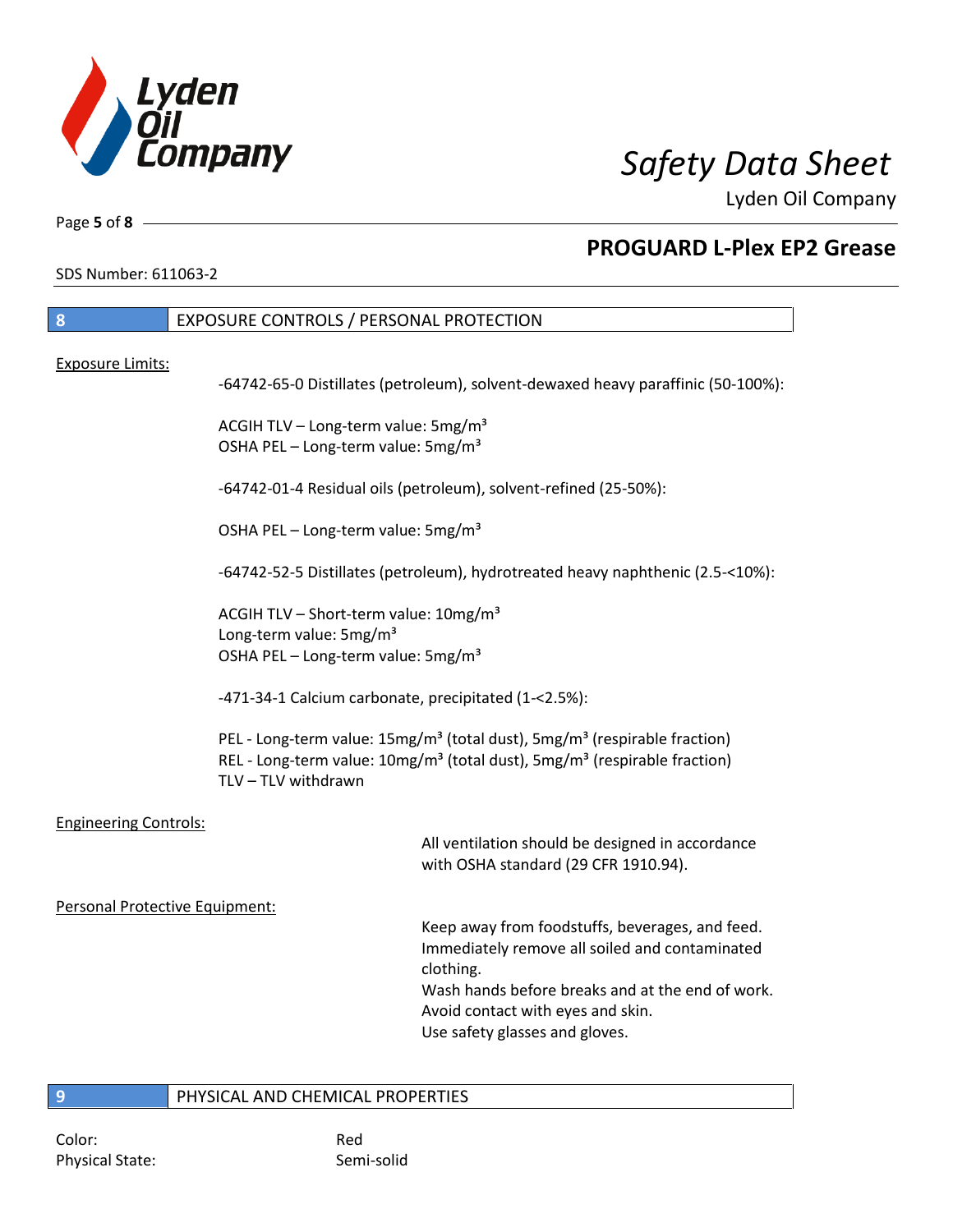

Lyden Oil Company

## SDS Number: 611063-2

Page **6** of **8**

| Odor:                         | Petroleum-like                  |
|-------------------------------|---------------------------------|
| Odor Threshold:               | Data not available              |
| pH:                           | Data not available              |
| <b>Melting Point:</b>         | Data not available              |
| <b>Boiling Point:</b>         | 338° C / 640° F                 |
| <b>Boiling Range:</b>         | Data not available              |
| Flash Point:                  | 244° C / 471° F                 |
| <b>Evaporation Rate:</b>      | Data not available              |
| Flammability:                 | Data not available              |
| Flammability Limits:          | Data not available              |
| Vapor Pressure:               | Data not available              |
| Vapor Density:                | Data not available              |
| <b>Relative Density:</b>      | 7.788 pounds per gallon at 68°F |
| Solubilities:                 | Insoluble in water              |
| <b>Partition Coefficient:</b> | Data not available              |
| Auto-Ignition Temperature:    | Data not available              |
| Decomposition Temperature:    | Data not available              |
| Viscosity:                    | Data not available              |

## **10** STABILITY AND REACTIVITY

| Stability:                     | Stable under normal conditions.                               |
|--------------------------------|---------------------------------------------------------------|
| Reactivity:                    | Not reactive under normal conditions.                         |
| Conditions to Avoid:           | No further relevant information available.                    |
| Hazardous Reactions:           | No known hazardous reactions.                                 |
| <b>Incompatible Materials:</b> | No further relevant information available.                    |
| <b>Decomposition Products:</b> | Hazardous decomposition products are not<br>expected to form. |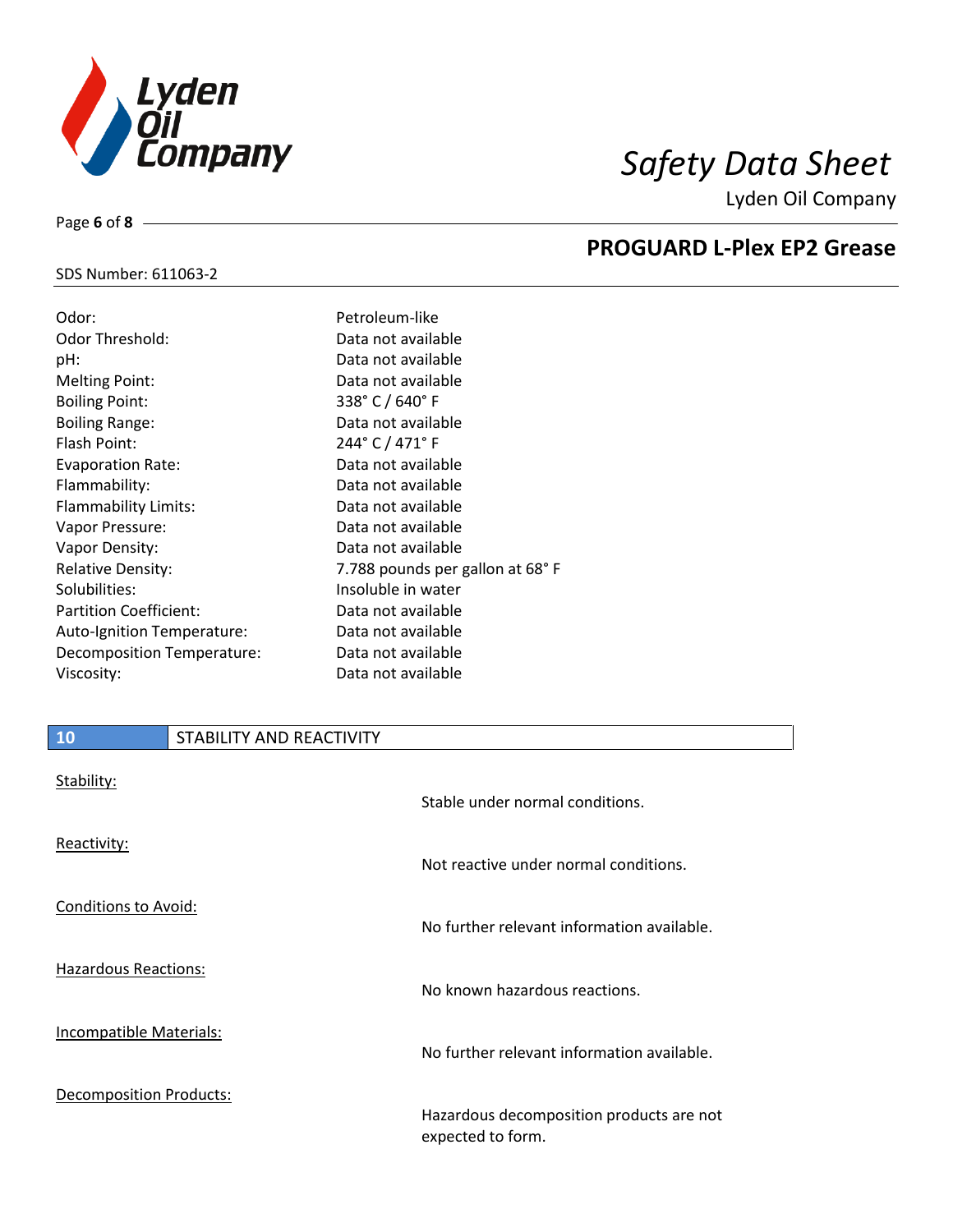

Lyden Oil Company

SDS Number: 611063-2

# **11** TOXICOLOGICAL INFORMATION Routes of Exposure: Skin and eye contact are the primary routes of exposure although exposure may occur following accidental ingestion. Exposure Effects: Irritant to eyes. Measures of Toxicity: Acute Toxicity Estimates: Oral LD50: 6883 mg/kg (rat) Dermal LD50: 91638 mg/kg (rabbit) Carcinogenic/Mutagenic Precautions: 9002-88-4 High Density Polyethylene Polymer: Carcinogenic category 3 (IARC). **12** ECOLOGICAL INFORMATION Ecological Precautions: Avoid exposing to the environment. Ecological Effects: Water hazard class 1 (self-assessment): Slightly hazardous to water. **13** DISPOSAL CONSIDERATIONS Disposal Methods: Dispose of waste material in accordance with all local, state, and federal requirements. Disposal Containers: Use properly approved container for disposal.

Page **7** of **8**